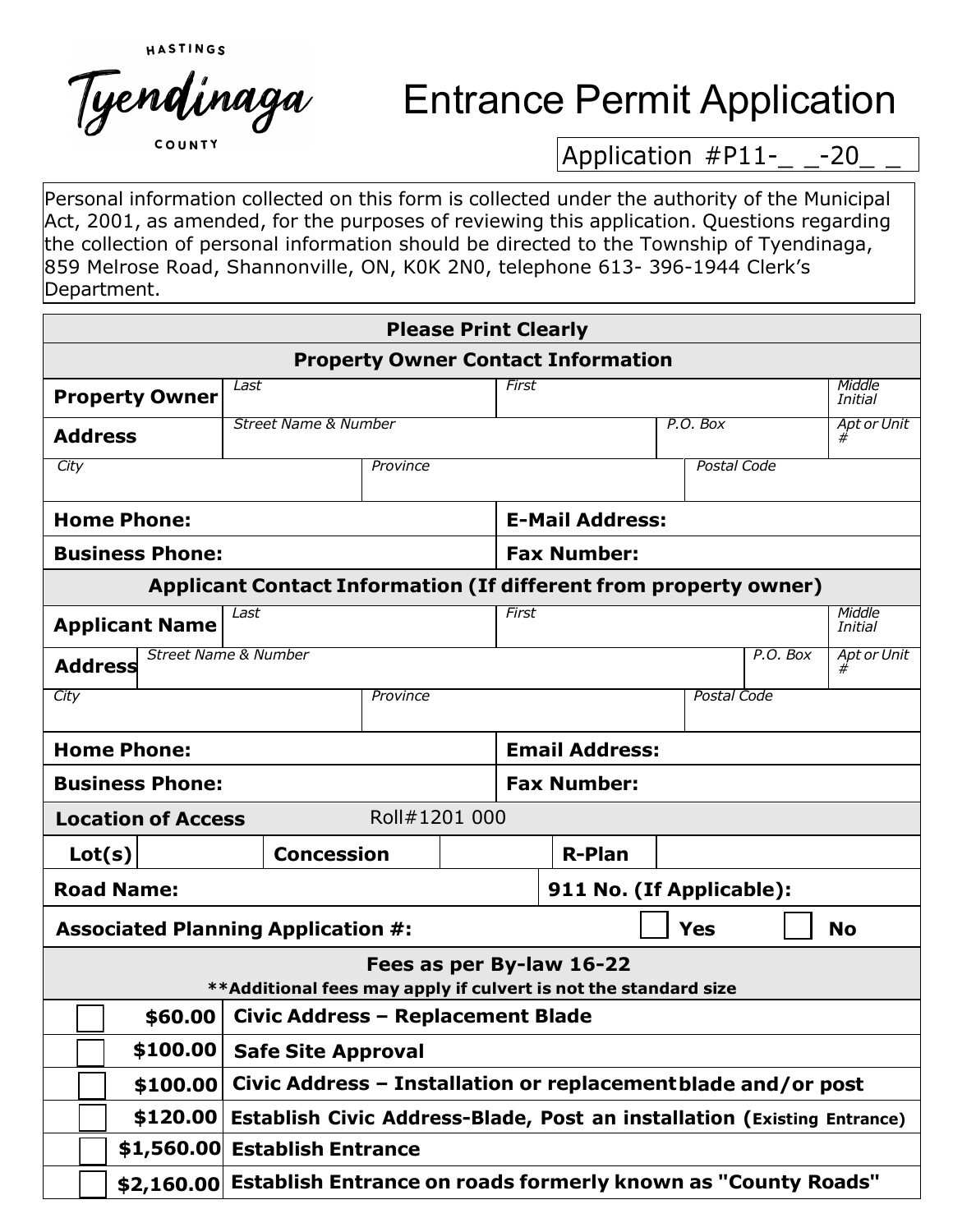**Roads formerly known as "County Roads":** 

- **Airport Parkway**
- **Belleville Road**
- **Blessington Road (from Thurlow Boundary to Read Road)**
- **Deseronto Road (from Kennelly road Southerly)**
- **Enright Road (from Read easterly to Deseronto Road)**
- **Maryville Road (from Enright Road southerly to the limits)**
- **Moneymore Road**
- **Old Highway 2**
- **Read Road (from Blessington Road to Enright Road)**
- **Shannonville Road**

| <b>Proposed Date of Commencement of Construction</b>                                                                                                                                                                                                                                                                                                                                                                                                                                                                                                                                                                                                                                                                                                                  |                                                                                                                                                                           |       |  |  |  |
|-----------------------------------------------------------------------------------------------------------------------------------------------------------------------------------------------------------------------------------------------------------------------------------------------------------------------------------------------------------------------------------------------------------------------------------------------------------------------------------------------------------------------------------------------------------------------------------------------------------------------------------------------------------------------------------------------------------------------------------------------------------------------|---------------------------------------------------------------------------------------------------------------------------------------------------------------------------|-------|--|--|--|
| <b>Month:</b>                                                                                                                                                                                                                                                                                                                                                                                                                                                                                                                                                                                                                                                                                                                                                         | Day:                                                                                                                                                                      | Year: |  |  |  |
| <b>Required Information for Your Application</b>                                                                                                                                                                                                                                                                                                                                                                                                                                                                                                                                                                                                                                                                                                                      |                                                                                                                                                                           |       |  |  |  |
| 1. Completed Application Form                                                                                                                                                                                                                                                                                                                                                                                                                                                                                                                                                                                                                                                                                                                                         |                                                                                                                                                                           |       |  |  |  |
| 2. Site Plans                                                                                                                                                                                                                                                                                                                                                                                                                                                                                                                                                                                                                                                                                                                                                         |                                                                                                                                                                           |       |  |  |  |
|                                                                                                                                                                                                                                                                                                                                                                                                                                                                                                                                                                                                                                                                                                                                                                       | <b>Signature of Applicant</b>                                                                                                                                             |       |  |  |  |
| I,<br>solemnly declare that the statements contained in this<br>(please print name)<br>application are true and I make this solemn declaration conscientiously believing it to be<br>true and know that it is of the same force and effect as if made under oath.<br>The issuance of this permit is not intended and shall not be construed as permission or<br>consent by the Corporation for the holder of the permit to contravene or fail to observe or<br>comply with any law of Canada or Ontario or any by-law of the Corporation.<br>I understand that all the information, documents and drawings and plans provided with<br>this application will be made available to the public, as required by the provisions of the<br>Municipal Act, 2001, as amended. |                                                                                                                                                                           |       |  |  |  |
|                                                                                                                                                                                                                                                                                                                                                                                                                                                                                                                                                                                                                                                                                                                                                                       | <b>Applicant's Signature</b>                                                                                                                                              |       |  |  |  |
|                                                                                                                                                                                                                                                                                                                                                                                                                                                                                                                                                                                                                                                                                                                                                                       | Permission is hereby granted for the erection of a $Sign(s)$ in accordance with the<br>information given in this application and governed by all Regulations and By-laws. |       |  |  |  |
| Dated at the Township of Tyendinaga                                                                                                                                                                                                                                                                                                                                                                                                                                                                                                                                                                                                                                                                                                                                   |                                                                                                                                                                           |       |  |  |  |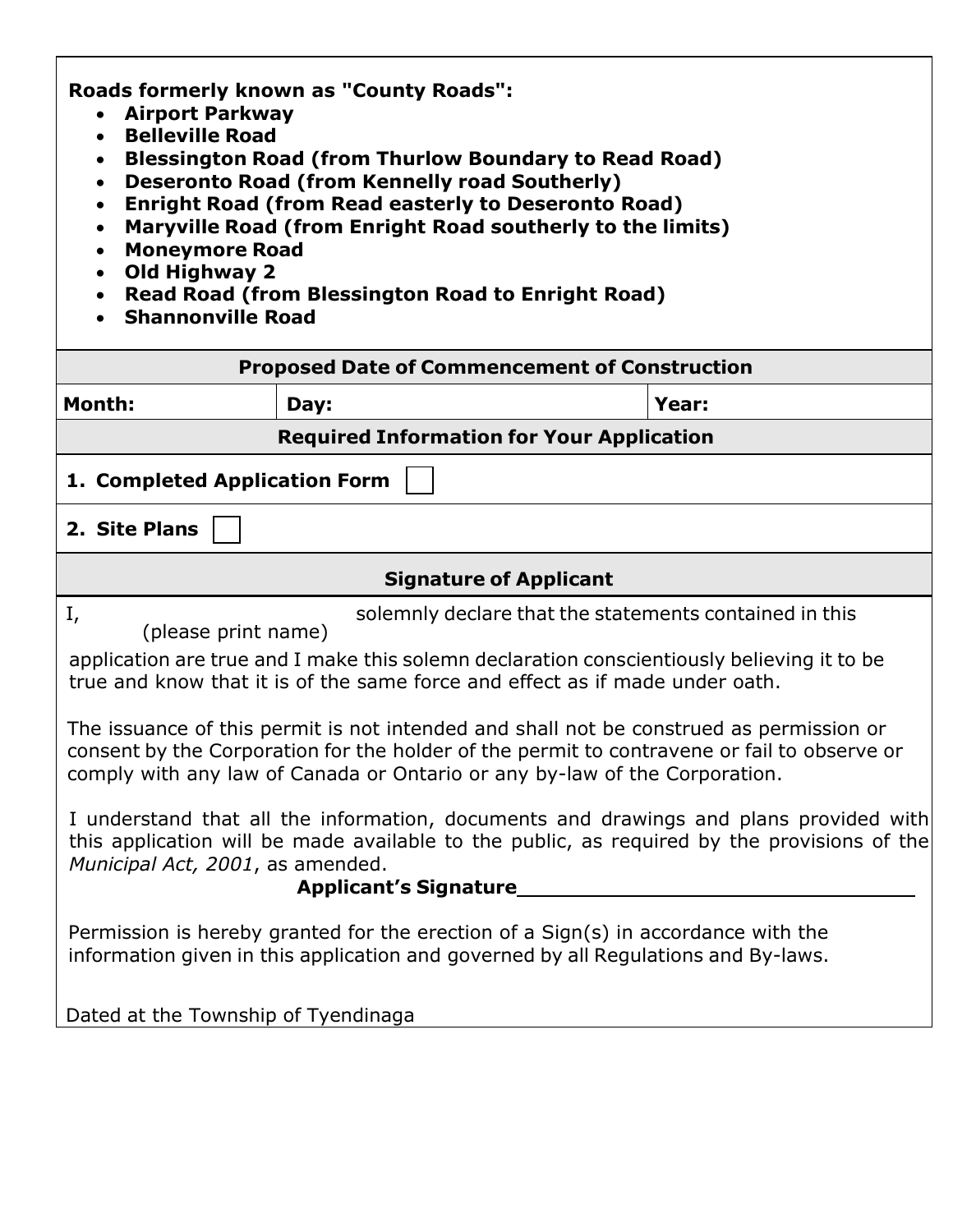| <b>Additional Comments and/or Drawings</b>       |  |  |  |  |  |
|--------------------------------------------------|--|--|--|--|--|
| <b>Comments</b>                                  |  |  |  |  |  |
|                                                  |  |  |  |  |  |
|                                                  |  |  |  |  |  |
| Insert Drawings (Indication the direction North) |  |  |  |  |  |
|                                                  |  |  |  |  |  |
|                                                  |  |  |  |  |  |
|                                                  |  |  |  |  |  |